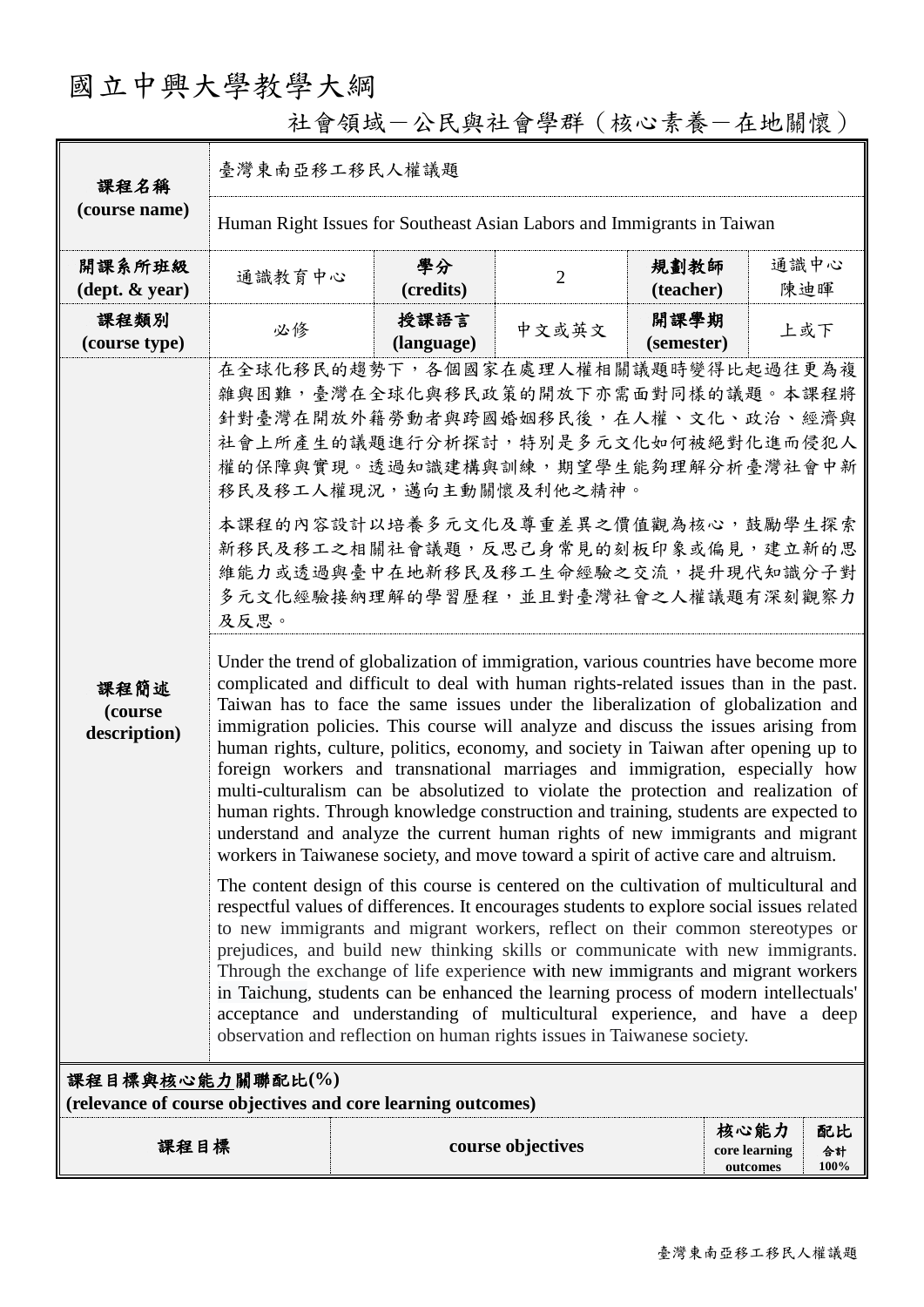| 1.瞭解臺灣在開放東南亞移工                                          |                                                                                                 |      |     |  |  |  |  |
|---------------------------------------------------------|-------------------------------------------------------------------------------------------------|------|-----|--|--|--|--|
|                                                         | 1. Students can understand Taiwan's human<br>rights, cultural, political, economic and          | 人文素養 | 10% |  |  |  |  |
| 與婚姻移民後,在人權、文化、<br>政治、經濟與社會上所產生的                         | social issues after opening up Southeast<br>Asian migrant labors and marriage                   | 科學素養 | 0%  |  |  |  |  |
| 議題,能夠對東南亞移工與婚                                           | immigration, and be able to analyze the                                                         |      |     |  |  |  |  |
| 姻移民的人權議題具備分析能                                           | human rights issues of Southeast Asian                                                          | 溝通能力 | 20% |  |  |  |  |
| 力,並對臺灣當今社會所呈現<br>的東南亞移工與婚姻移民人權                          | migrant labors and marriage immigration,<br>and present Taiwan's current society reflect        | 創新能力 | 0%  |  |  |  |  |
| 現況進行反思。                                                 | on the human rights status of migrant labors                                                    |      |     |  |  |  |  |
| 2. 對臺灣多元族群及文化概念                                         | and marriage immigrants in Southeast Asia.<br>2. Students will learn to respect diverse culture | 國際視野 | 20% |  |  |  |  |
| 能有足夠的理解,提升學生對                                           | by knowing and understanding different                                                          | 社會關懷 | 50% |  |  |  |  |
| 於多元文化的經驗認識與包容                                           | ethnics and culture in Taiwan. Thus, they                                                       |      |     |  |  |  |  |
| 接納,在生活中或未來進入職                                           | will retrospect human right issues of                                                           |      |     |  |  |  |  |
| 場時能夠具備與東南亞移工與                                           | contemporary new immigrants in Taiwan. In                                                       |      |     |  |  |  |  |
| 婚姻移民相處之技能。                                              | addition to have interaction skills with new                                                    |      |     |  |  |  |  |
| 3.檢討臺灣人民對於東南亞移                                          | immigrants when students work in the<br>workplace in the future.                                |      |     |  |  |  |  |
| 工與婚姻移民論述中的種族中                                           | 3. To inspect the ethnocentrism of Taiwanese                                                    |      |     |  |  |  |  |
| 心主義,反思己身常見的刻板                                           | people's discourse on migrant labors and                                                        |      |     |  |  |  |  |
| 印象或偏見,培養對異文化尊                                           | marriage immigration in Southeast Asia,                                                         |      |     |  |  |  |  |
| 重之價值觀,進而探討東南亞                                           | reflect on their common stereotypes or                                                          |      |     |  |  |  |  |
| 移工與婚姻移民人權狀況之根                                           | prejudices, cultivate values of respect for                                                     |      |     |  |  |  |  |
| 源。                                                      | different cultures, and explore the reasons of                                                  |      |     |  |  |  |  |
| 4.解讀相關媒體報導,並且透過                                         | the human rights of migrant workers and                                                         |      |     |  |  |  |  |
| 學生親身經驗的觀察,接觸臺                                           | marriage migrants in Southeast Asia.                                                            |      |     |  |  |  |  |
| 中在地東南亞移工與婚姻移民                                           | 4. Analyzing the media reports and observing<br>through real contact new immigrant labors       |      |     |  |  |  |  |
| 女性,了解他(她)們的生活脈絡                                         | and women in Taichung, students can                                                             |      |     |  |  |  |  |
| 與文化,並且能夠設身處地站                                           | understand their cultural and life context.                                                     |      |     |  |  |  |  |
| 在他(她)們的角度來思考如何                                          | Thus they will have ability to think how to                                                     |      |     |  |  |  |  |
| 與之相處。                                                   | interact with new immigrants by placing                                                         |      |     |  |  |  |  |
|                                                         | themselves in new immigrants' position.                                                         |      |     |  |  |  |  |
| 5. 對相關政策及法規進行探                                          | 5. Discuss relevant policies and realize that                                                   |      |     |  |  |  |  |
| 討, 體悟到臺灣社會對東南亞                                          | Taiwanese society is not friendly to                                                            |      |     |  |  |  |  |
| 移工與婚姻移民之不友善,以                                           | Southeast Asian migrant labors and marriage                                                     |      |     |  |  |  |  |
| 及政策法規制訂上之不完善、                                           | immigrants, as well as the imperfect,<br>distinction and discriminatory formulation of          |      |     |  |  |  |  |
| 差別性與歧視性,使學生能夠                                           | policies and regulations, so that students can                                                  |      |     |  |  |  |  |
| 關心我群外之利益,構築公民                                           | care about the interests outside our group                                                      |      |     |  |  |  |  |
| 文化需具備之現代公民素養。                                           | and build modern citizenship literacy.                                                          |      |     |  |  |  |  |
|                                                         |                                                                                                 |      |     |  |  |  |  |
| (teaching and assessment methods for course objectives) |                                                                                                 |      |     |  |  |  |  |
| 課程目標之教學方法與評量方法                                          |                                                                                                 |      |     |  |  |  |  |
| 教學方法 (teaching methods)                                 | 學習評量方式 (evaluation)                                                                             |      |     |  |  |  |  |
|                                                         | 紙筆測驗 50%、課堂出席及討論 20%                                                                            |      |     |  |  |  |  |
|                                                         | 田野報告(修課學生需分組對臺中在地之東南亞移工                                                                         |      |     |  |  |  |  |
| 講授、討論、調查參訪                                              | 或婚姻移民進行田野訪談後做成報告,於課堂上進行                                                                         |      |     |  |  |  |  |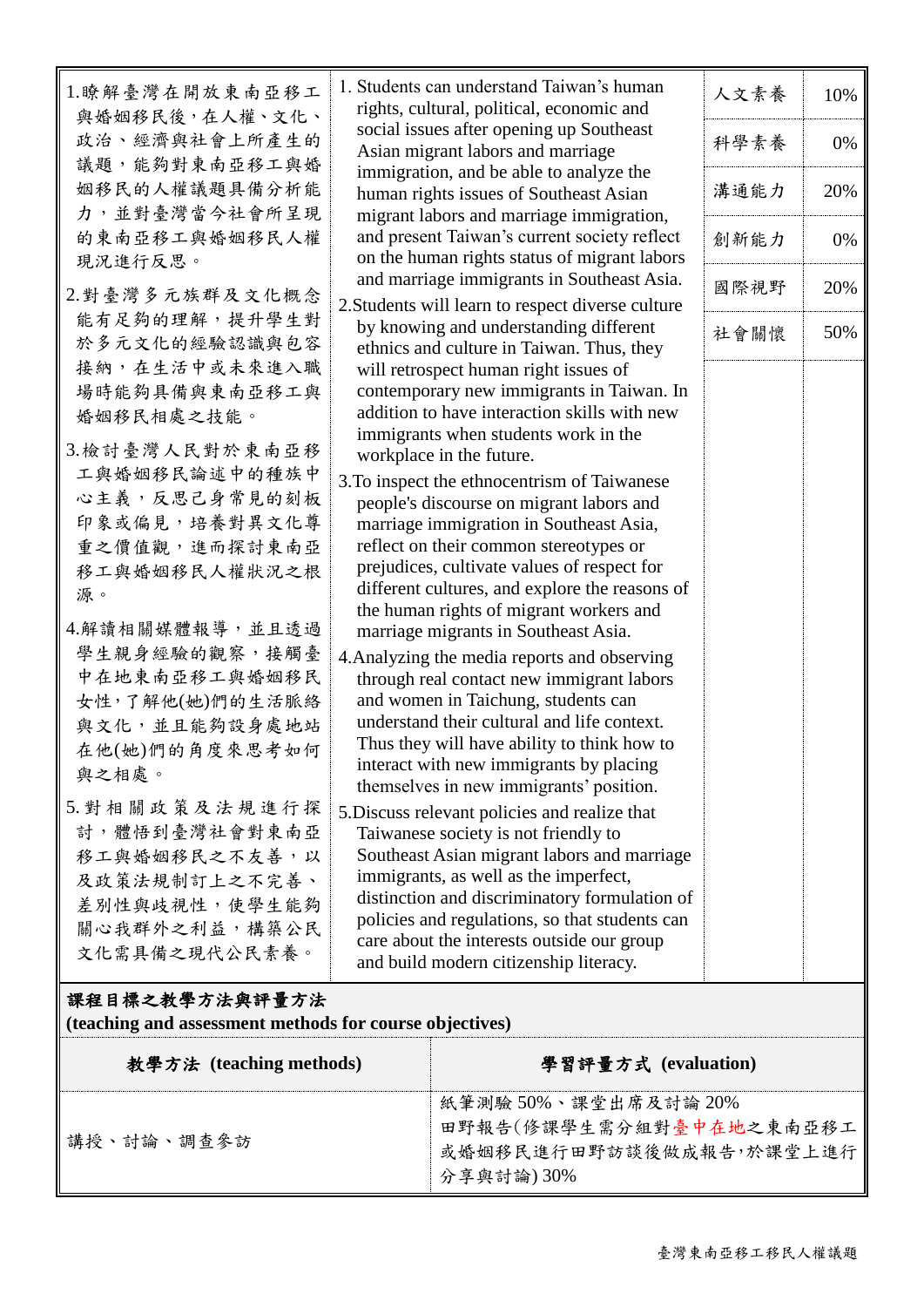授課內容(單元名稱與內容、習作 **/** 考試進度、備註) **(course content and homework / tests schedule)** ※期中考前:導論與東南亞移工人權議題 第一週、人權與多元文化導論:國際人權法與文化相對主義 自編講義:《人權與多元文化導論:國際人權法與文化相對主義》 第二週、全球化移工移民現象的人權與文化議題 自編講義:《全球化移民現象的人權與文化議題》 影片:《臺灣社會問題:全球化下臺灣的移民移工》 第三週、臺灣移工與婚姻移民現象及來源 自編講義:《臺灣移工與婚姻移民現象與來源》 自編講義:《2020 年臺中市移工與婚姻移民統計表》 影片:《就是愛當臺灣人新移民人數破百萬》 影片:《15 年後!台 25 歲青年 13.5%為新住民二代》 第四週、東南亞移工與多元文化 自編講義:《東南亞移工與多元文化》 影片:《文化小學堂(綜合版-泰國、越南、 印尼、菲律賓四種版本)》 第五週、東南亞移工的工作與生活 自編講義:《東南亞移工的工作與生活》 影片:《社會學影片臺灣人對東南亞外籍勞工的看法》 影片:《臺灣穆斯林的日常生活》 第六週、東南亞移工與認同議題:歧視與犯罪偏見 自編講義:《東南亞移工與認同議題:歧視與犯罪偏見》 影片:《嗶嗶嗶!警趨離東協廣場移工遭疑歧視》 影片:《東協廣場聚會 移工控警惡意驅趕 | 華視新聞 20190715》 影片:《台中東協廣場爆警驅離移工 警:柔性勸離一民視新聞》 影片:《「禁止外勞進入」社區告示牌歧視爭議》 影片:《歧視外勞?千人連署反對菲勞進住》 第七週、東南亞移工與勞動人權 自編講義:《東南亞移工與勞動人權》 影片:《外籍勞工在臺工作權益宣導短片一國語版》 影片:《外籍勞工職前講習宣導影片國語版 Part1》 第八週、東南亞移工與社會生活人權 自編講義:《東南亞移工與社會生活人權》 影片:《勞心勞力真性情外籍勞工在臺灣完整版》 影片:《2010 勞工金像獎特優作品《外籍勞工的春天》》 第九週、期中考試 ※期中考後:東南亞婚姻移民人權議題 第十週、東南亞婚姻移民與多元文化 自編講義:《東南亞婚姻移民與多元文化》 影片:《新住民家庭多元多滋味》 第十一週、東南亞婚姻移民的工作與生活 自編講義:《東南亞婚姻移民的工作與生活》 影片:《前進幸福 2014 外籍配偶及大陸地區配偶就業微電影》 影片:《尹麗的天空 2014 外籍配偶及大陸地區配偶就業微電影》

#### 第十二週、東南亞婚姻移民與認同議題:歧視與商品化污名